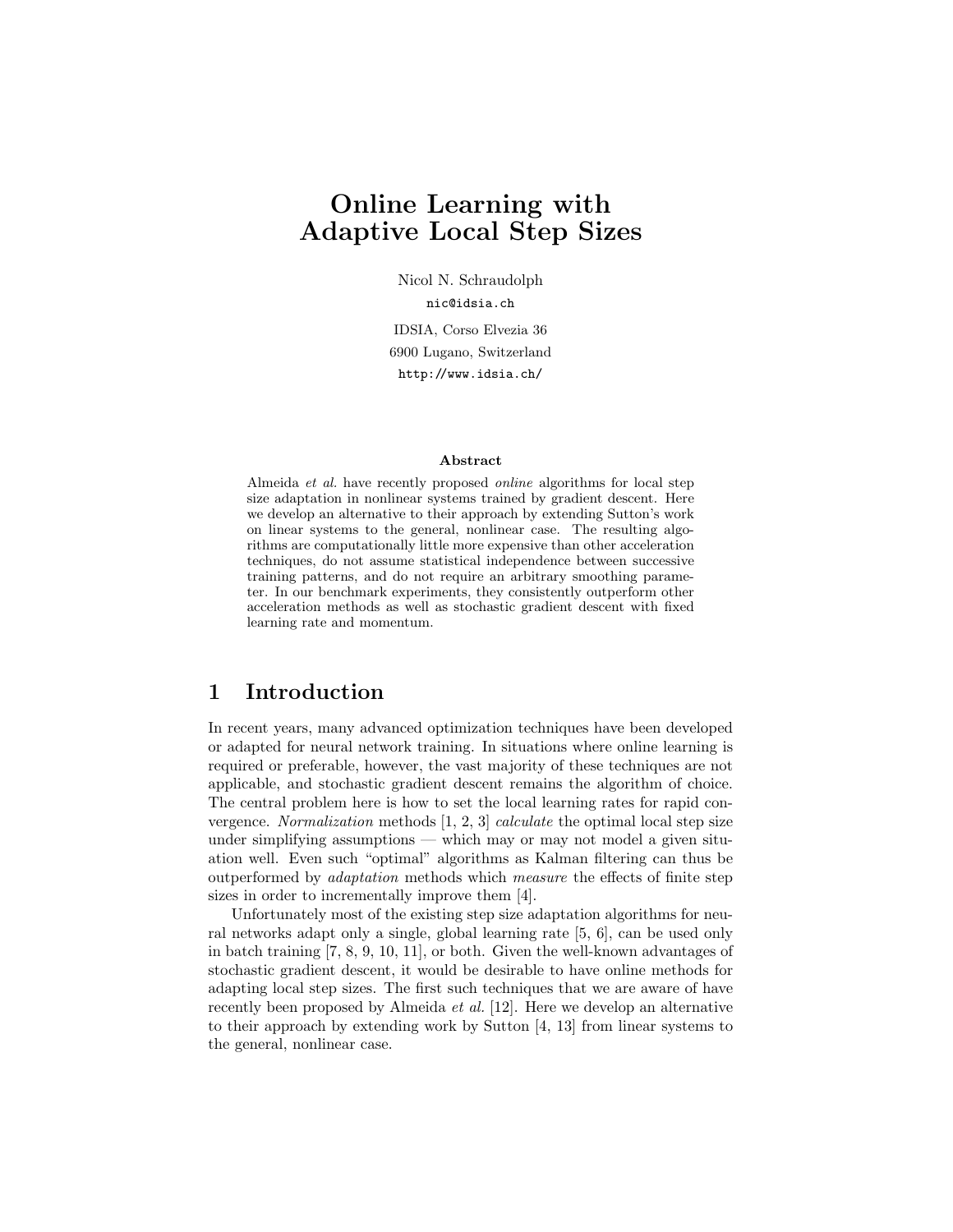#### 2 Basic Algorithm

Given a sequence  $\vec{x}_0, \vec{x}_1, \ldots$  of data points, we minimize the expected value of a twice-differentiable loss function  $f_{\vec{w}}(\vec{x})$  with respect to its parameters  $\vec{w}$  by stochastic gradient descent:

$$
\vec{w}_{t+1} = \vec{w}_t + \vec{p}_t \vec{\delta}_t, \quad \text{where} \quad \vec{\delta}_t \equiv -\frac{\partial f_{\vec{w}_t}(\vec{x}_t)}{\partial \vec{w}} \tag{1}
$$

The local learning rates  $\vec{p}$  are best adapted by exponentiated gradient descent [14], so that they can cover a wide dynamic range while staying strictly positive:

$$
\ln(\vec{p}_t) = \ln(\vec{p}_{t-1}) - \mu \frac{\partial f_{\vec{w}_t}(\vec{x}_t)}{\partial \ln(\vec{p})}
$$
  
\n
$$
\vec{p}_t = \vec{p}_{t-1} \exp(\mu \vec{\delta}_t \vec{v}_t), \quad \text{where} \quad \vec{v}_t \equiv \frac{\partial \vec{w}_t}{\partial \ln(\vec{p})}
$$
\n(2)

and  $\mu$  is a global meta-learning rate. The definition of  $\vec{v}$  rests on the assumption that each element of  $\vec{p}$  affects  $f_{\vec{w}}(\vec{x})$  only through the corresponding element of  $\vec{w}$ . With considerable variation, (2) forms the basis of most local rate adaptation methods found in the literature. In order to avoid an expensive exponentiation [15] for each weight update, we typically use the linearization  $e^u \approx 1 + u$ , valid for small |u|, giving

$$
\vec{p}_t = \vec{p}_{t-1} \max(\varrho, 1 + \mu \vec{\delta}_t \vec{v}_t), \qquad (3)
$$

where we constrain the multiplier to be at least (typically)  $\rho = 0.1$  as a safeguard against unreasonably small — or negative — values.

**Definition of**  $\vec{v}$ . It is tempting to look at (1), declare  $\vec{w_t}$  and  $\vec{\delta_t}$  to be independent of  $\vec{p}_t$ , and quickly arrive at  $\vec{v}_{t+1} = \vec{p}_t \vec{\delta}_t$ , which (up to normalization) is the approach of Almeida  $et$  al. [12]. However, this fails to take into account the incremental nature of gradient descent: a change in  $\vec{p}$  affects not only the current update of  $\vec{w}$ , but also future ones. Some authors account for this by setting  $\vec{v}$  to an exponential average of past gradients [6, 8]. We prefer to extend Sutton's exact method [4] for iterative calculation of  $\vec{v}$  to nonlinear systems:

$$
\vec{v}_{t+1} = \frac{\partial \vec{w}_t}{\partial \ln(\vec{p})} + \frac{\partial (\vec{p}_t \, \vec{\delta}_t)}{\partial \ln(\vec{p})} \n= \vec{v}_t + \vec{p}_t \, \vec{\delta}_t - \vec{p}_t \left[ \frac{\partial^2 f_{\vec{w}_t}(\vec{x}_t)}{\partial \vec{w} \partial \vec{w}^T} \frac{\partial \vec{w}_t}{\partial \ln(\vec{p})} \right] \n= \vec{v}_t + \vec{p}_t \left( \vec{\delta}_t - H_t \vec{v}_t \right),
$$
\n(4)

where  $H_t$  denotes the instantaneous Hessian of  $f_{\vec{w}}(\vec{x})$  at time t. Note that there is an efficient  $O(n)$  method to calculate the matrix-vector product  $H_t\vec{v}_t$ without ever computing or storing  $H_t$  itself [16].

**Meta-level normalization**. The gradient descent in  $\vec{p}$  at the meta-level (2) may of course suffer from ill-conditioning as much as the descent in  $\vec{w}$  at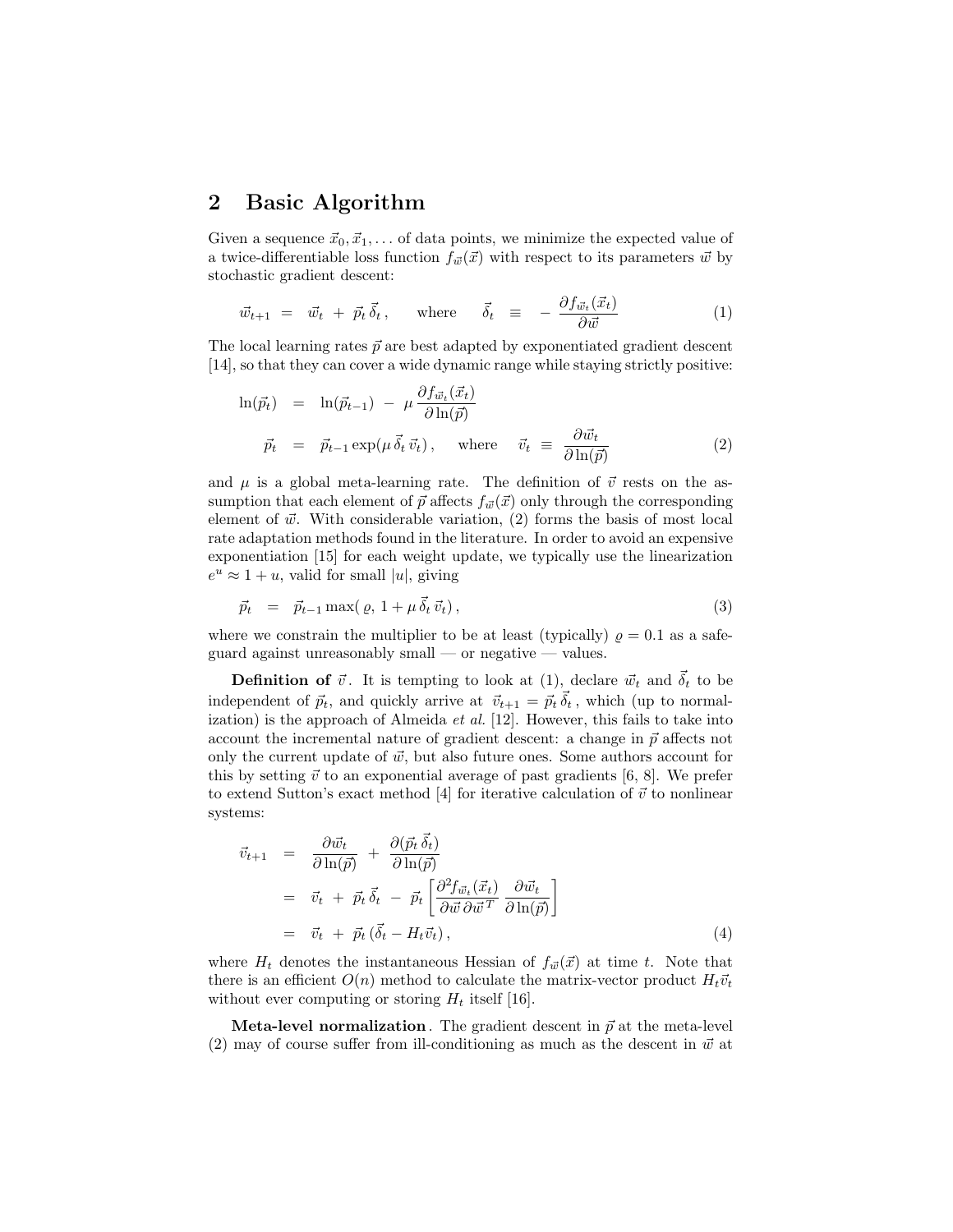the main level (1); in a sense we have only pushed the problem of choosing the appropriate step size down one meta-level. In many step size adaptation algorithms, this issue is addressed by incorporating squashing functions such as cosine [7] or sign [8, 9, 10] in the update for  $\vec{p}$ . Unfortunately such nonlinearities do not preserve the zero-mean property of a skewed density; this makes these methods unsuitable for online learning, whose equilibrium is characterized by zero-mean, skewed noise in the stochastic gradient. Notably, Almeida et al. [12] avoid this pitfall by using a running estimate of the gradient's noise variance as their normalizer  $(cf. [3])$ .

Our iterative definition of  $\vec{v}$  has the advantage of serving as a highly effective conditioner for the meta-descent (2): the fixpoint of (4) is given by

$$
\vec{v}_t = H_t^{-1} \vec{\delta}_t,\tag{5}
$$

a stochastic Newton step which scales with the inverse of the gradient. Consequently, we can expect the product  $\vec{\delta}_t \vec{v}_t$  in (2) to be a very well-conditioned quantity. Experiments confirm that our algorithm does not require (and in fact is hampered by) additional meta-level normalization as in [12].

### 3 Special Cases

The  $\vec{v}$  update introduced above forms the basis for a number of existing and novel step size adaptation methods. Simplifying (4) by setting  $H_t = \lambda I$  produces algorithms closely related to those of Almeida *et al.* [12,  $\lambda = 1$ ] and Jacobs [8], respectively. Applying (4) to the linear (LMS) system

$$
f_{\vec{w_t}}(\vec{x_t}, y_t) \equiv \frac{1}{2}(y_t - a_t)^2, \quad \text{where} \quad a_t \equiv \vec{w_t}^T \vec{x_t}, \qquad (6)
$$

diagonalizing the instantaneous Hessian  $H_t = \vec{x}_t \vec{x}_t^T$  to  $H_t \approx \text{diag}(\vec{x}_t^2)$ , and adding a positive-bounding operation, yields Sutton's IDBD algorithm [13]:

$$
\vec{v}_{t+1} = \vec{v}_t (1 - \vec{p}_t \, \vec{x}_t^2)^+ + \vec{p}_t \, \vec{\delta}_t \tag{7}
$$

For a normalized LMS system, the same approach produces his K1 algorithm [4]. Our ELK1 algorithm [17] extends K1 by adding a sigmoid function  $\sigma$  to the system's output, giving

$$
f_{\vec{w}_t}(\vec{x}_t, y_t) \equiv \frac{1}{2} (y_t - \sigma(a_t))^2, \qquad \vec{w}_{t+1} = \vec{w}_t + k_t \vec{p}_t \vec{\delta}_t,
$$
  

$$
\vec{v}_{t+1} = (\vec{v}_t + k_t \vec{p}_t \vec{\delta}_t) [1 - k_t \vec{p}_t \vec{x}_t^2 \sigma'(a_t)^2],
$$
  
where 
$$
k_t \equiv \frac{1}{1 + \vec{x}_t^T (\vec{p}_t \vec{x}_t) \sigma'(a_t)^2}
$$
 (8)

The ELK1 update can be applied independently to each node in a multi-layer perceptron, providing a computationally attractive diagonal approximation to the full Hessian update for  $\vec{v}$  given in (4).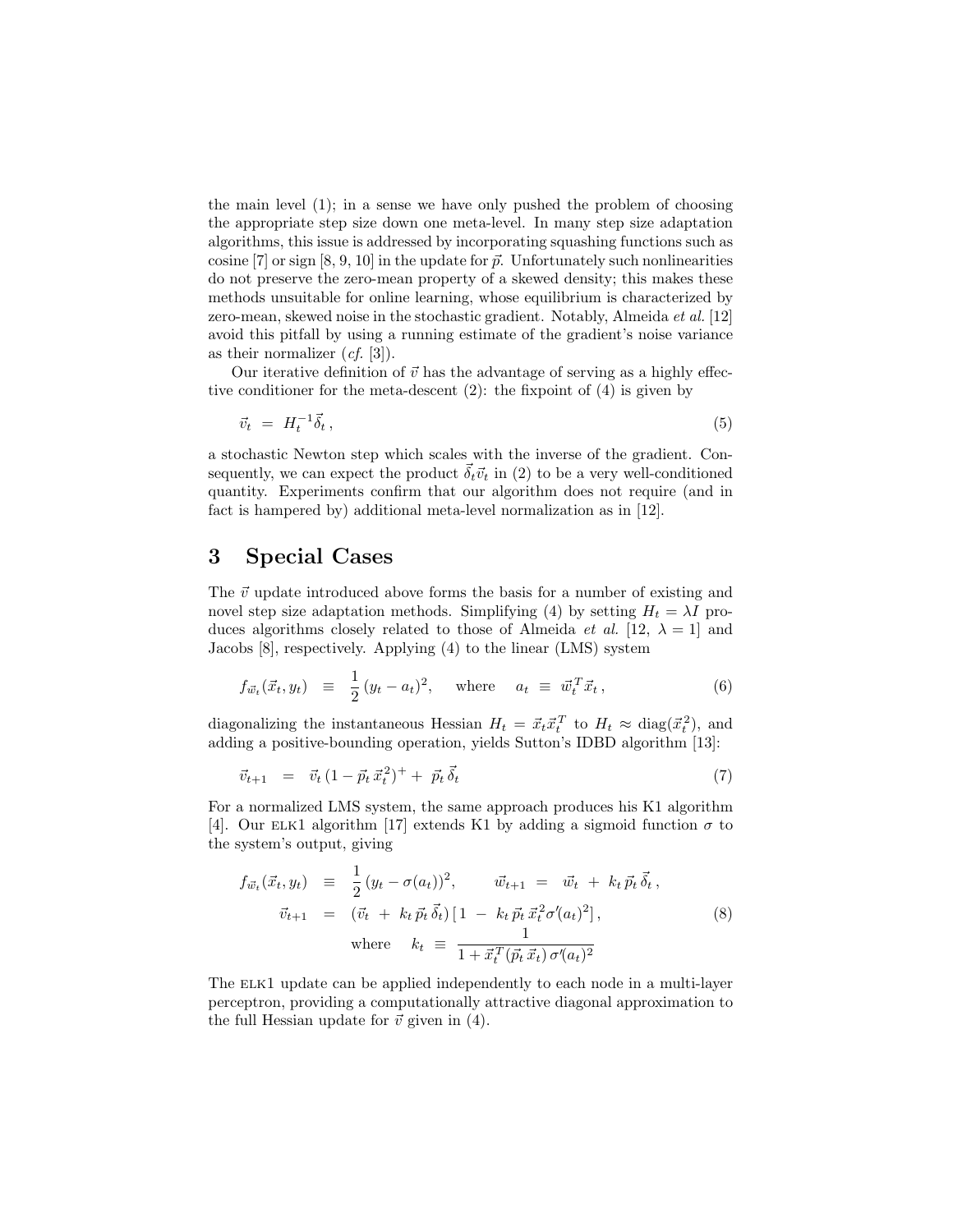

Figure 1: The four regions classification task (left), the neural network trained on it (center), and a typical solution after 50 000 training patterns (right).

## 4 Benchmark Results

We evaluated our approach on the "four regions" classification task [18]. A fully connected feedforward network with 2 hidden layers of 10 units each (tanh nonlinearity) is to classify two continuous inputs (range  $[-1,1]$ ) as illustrated in Figure 1. We used "softmax" output units and a negated cross-entropy loss function E. We compared five online algorithms: " $SMD"$  — equations (1), (3), and (4), " $E[K1"$  — equations (3) and (8), " $A LAP"$  — the normalized step size adaptation method of Almeida et al. [12], "vario- $\eta$ " — a learning rate normalization method [3], and "momentum" — stochastic gradient descent with a fixed learning rate and momentum. The free parameters of each method were tuned for best performance; this was easier for SMD and ELK1, which have only the initial and meta-learning rates as free parameters, than for alap, which in addition requires a smoothing rate constant.

We trained each algorithm 25 times on a uniformly random sequence of 50 000 patterns, starting from different sets of uniformly random initial weights (range [−0.3, 0.3]; biases initialized to zero). Since each pattern was seen only once, the empirical loss E provided an unbiased estimate of expected loss, and hence generalization ability. Figure 2 (left) shows the average value of  $\bar{E}$  an exponential trace (smoothing parameter 0.999) of  $E$  — during training. While all accelerated methods convey a similar initial increase in convergence speed over gradient descent with momentum, there are clear differences in their later performance. Our full Hessian update method (SMD) converges slightly but reliably faster than ELK1, the diagonalized, node-decoupled version. Both clearly outperform alap, the only other local step size adaptation method for online learning that we know of. Finally, vario- $\eta$  behaves like a typical normalization method, combining the best initial with the worst asymptotic performance. (We surmise that this shortcoming of vario- $\eta$  could be addressed by combining it with a global learning rate adaptation mechanism.)

There are other differences between the above algorithms. For instance, alap is derived under the assumption that successive training patterns are statistically independent — a condition that may be hard to meet  $e.g.$  in  $situ$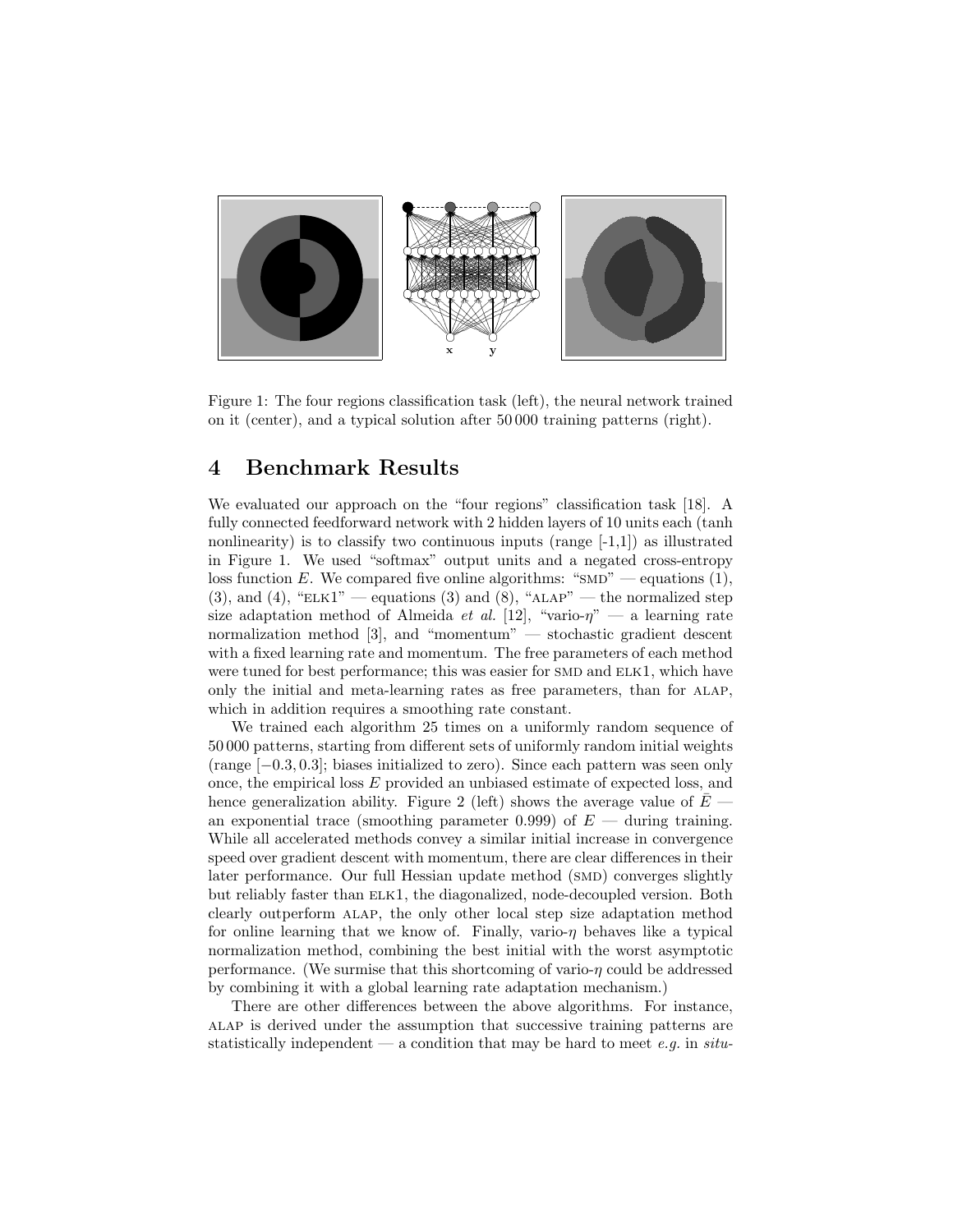

Figure 2: The average smoothed loss  $\overline{E}$  during online training on the four regions task, plotted against the number of training patterns, for uniformly random (left) vs. super-uniform Sobol sampling (right).

ated applications, where the input is provided by a real-time environment over which the learner does not have complete control. We repeated the above experiment while sampling the input space according to the Sobol sequence [19, pp. 311–314], which achieves a super-uniform covering of the input space at the expense of introducing strong short-term correlations between samples. Figure 2 (right) shows that while the other methods remained largely unaffected, alap failed to converge in all 25 runs. This casts some doubt on alap's reliability in situations where independence between successive training patterns cannot be guaranteed.

#### References

- [1] S. Becker and Y. LeCun, "Improving the convergence of back-propagation learning with second order methods", in Proceedings of the 1988 Connectionist Models Summer School, D. Touretzky, G. Hinton, and T. Sejnowski, Eds., Pittsburg 1988, 1989, pp. 29–37, Morgan Kaufmann, San Mateo.
- [2] N. N. Schraudolph and T. J. Sejnowski, "Tempering backpropagation networks: Not all weights are created equal", in Advances in Neural Information Processing Systems, D. S. Touretzky, M. C. Mozer, and M. E. Hasselmo, Eds. 1996, vol. 8, pp. 563–569, The MIT Press, Cambridge, MA, ftp://ftp.idsia.ch/pub/nic/ nips95.ps.gz.
- [3] R. Neuneier and H. G. Zimmermann, "How to train neural networks", in Neural Networks: Tricks of the Trade, vol. 1524 of Lecture Notes in Computer Science, pp. 373–423. Springer Verlag, Berlin, 1998.
- [4] R. S. Sutton, "Gain adaptation beats least squares?", in Proc. 7th Yale Workshop on Adaptive and Learning Systems, 1992, pp. 161–166, ftp://ftp.cs. umass.edu/pub/anw/pub/sutton/sutton-92b.ps.gz.